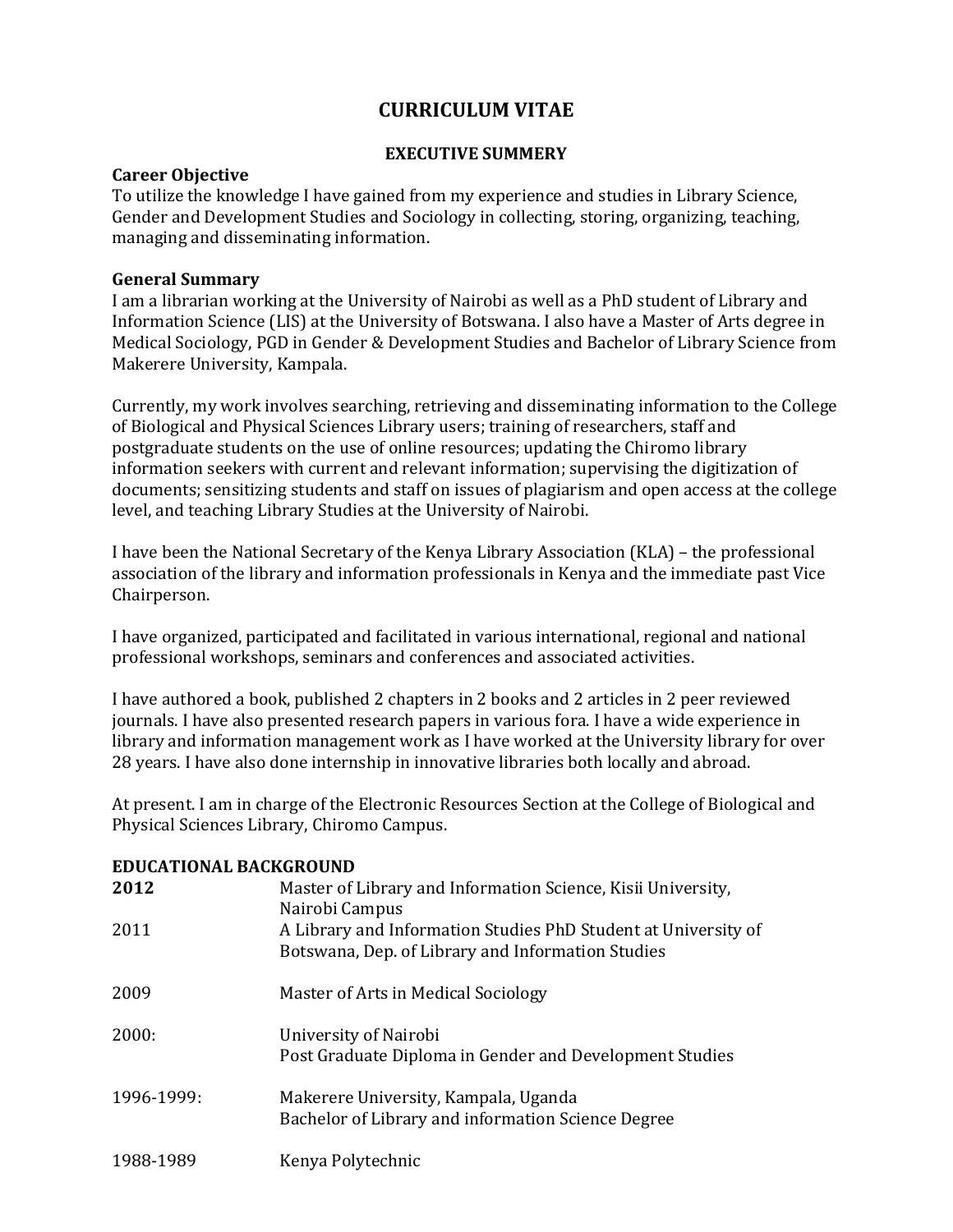|      | Library Studies Certificate Course                                                 |
|------|------------------------------------------------------------------------------------|
| 1978 | Kereri girls High School<br>East African Advanced Certificate of Education (EAACE) |
| 1976 | Ng'iya Girls High School                                                           |

East African Certificate of Education

### **WORK EXPERIENCE**

1985 to date -University of Nairobi library in various colleges and sections.

-Currently in charge of the CBPS Library's Electronic and online Information Resources.

### **OTHER SPECIAL TASKS**

- Trained the University of Nairobi and the Bondo University Management Boards on how they can use the free online Open Source Software to cite and to detect plagiarism and to reference
- Adjunct lecturer in Library and Information Studies (LIS) at the University of Nairobi and Kisii University, Nairobi campus.
- Trained Librarians in Senegal on how to document the World Social Forum (February 2011)
- Internship in Berlin, German touring innovative libraries (February 2009)-courtesy of Goethe Institut
- Organized and trained librarians from East Africa on how to document the World Social Forum (WSF).
- Established the World Social Forum (WSF) virtual library: (www. wsflibrary.org)
- Represented Kenyan librarians in the WSF Polycentric Meeting in Bamako, Mali in 2006.

### **PROFESSIONAL ACTIVITIES**

- Member of UoN Development Research Uptake in Sub-Saharan Africa (DRUSSA)
- CBPS Gender Committee member
- Interim committee member of the Biodiversity Heritage (BHL) Library, Africa; This is a biodiversity open access virtual library
- Current National Secretary and immediate past Vice Chairperson of the Kenya Library Association
- Member of the National Book Development Council of Kenya (NBDCK).
- I solicited for funds (over 8 million shillings) for KLA activities.
- Have done research on reading habits of various groups of people in the country as indicated below.
- Member of the organizing committee of the 2012 Standing Conference of the East Central and South African Librarians (SCECSAL)
- Organizing committee member of the MAKTABA, Library of the Year Award

# **PUBLICATIONS**

- Obachi, E & Kachero F. W (2012). Mutual Aid and Open Access Publishing in Africa: Who Benefits? Kenyan Case Study **Journal of Gender Information and Development in Africa: Special Inaugural Issue , 1(1), 57-74**
- F. Kachero and E. Obachi (2011), 'The Highest Common Denomination in the Current and Future information Profession' *Maktaba Journal of the Kenya Library Association*  Vol.1 No.1, pp. 111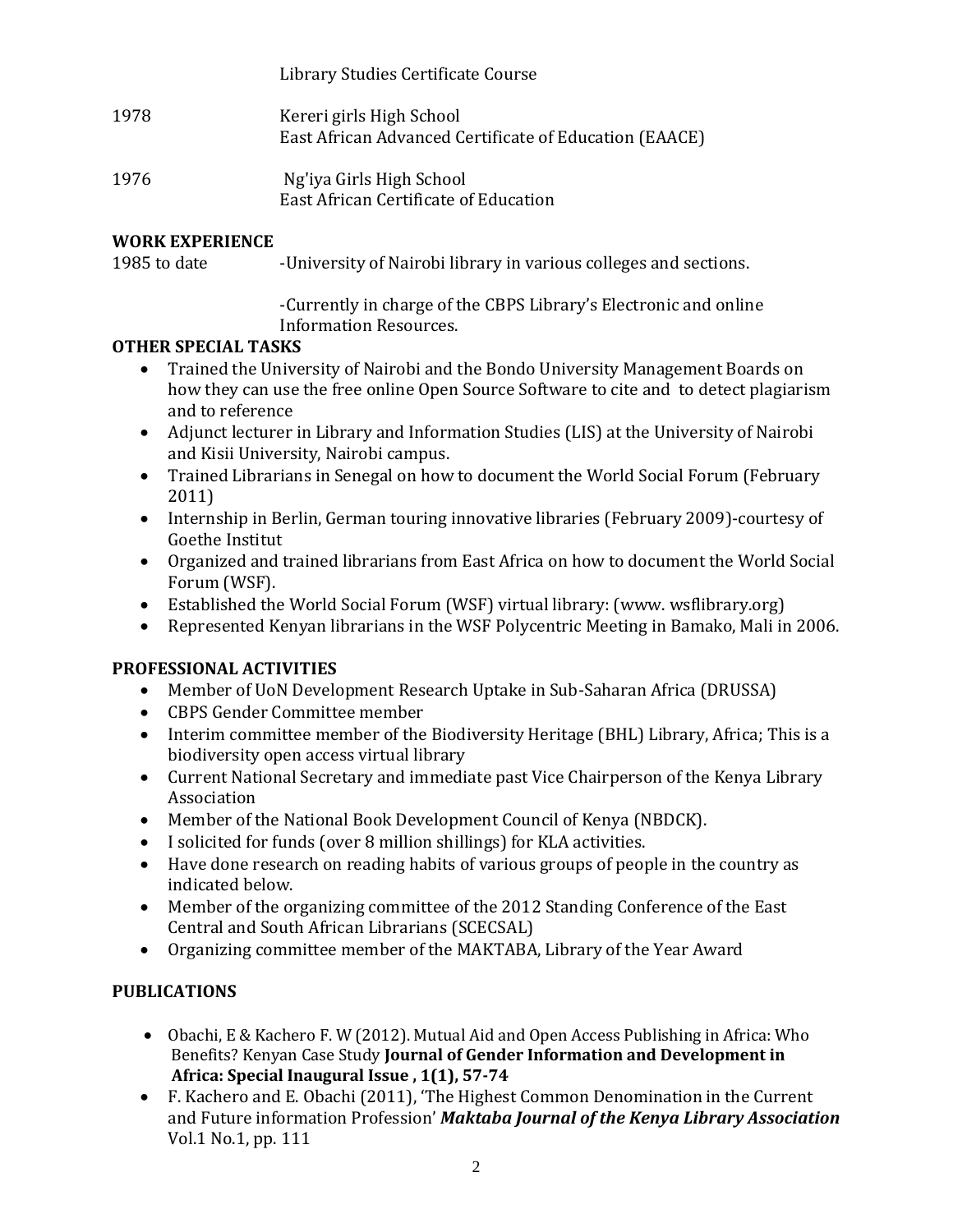- "The Ugly Face of Society: The Role of the Library" In *Conflict Resolution: the Role of Information and Knowledge Management* J. Kiplang'at & C. M. Nyamboga (Eds), Nairobi: Kenya Library Association, 2008.
- *'Creating a Knowledge Base from the World Social Forum'*, Nairobi: Kenya Library Association, 2007
- *Commercialization of Information*. Published online. www. goethe.de/ins/za/pro/lag/kenya-obachi.pdf

## **RESEARCH PAPERS**

- Employees' perception of equity in Medical Provision among staff: The case of the University of Nairobi: A project paper submitted to the University of Nairobi, Department of Sociology as partial fulfillment for the award of a Master of Arts degree in Medical Sociology (2009)
- "Books Behind Bars" an analysis of the Kenya prison libraries. A paper presented at a Reading Conference in Kampala, Uganda in January 2005.
- Gender and Drug Abuse Among the youth. A research paper presented at a YENADA Conference in a Nairobi hotel in 2001.
- A Gender Perspective of the Reading Habits of the Jomo Kenyattta Memorial Library users: A project paper submitted to the Institute of African Studies, University of Nairobi as partial fulfillment for the award of postgraduate Diploma in gender and Development, 2001
- Gender Mainstreaming in the Library and information sector: Paper presented at the Uganda Library Association Conference in November 2000.
- Information Searching: a research paper presented at the Kenya National Book Week Workshop held at the KICC, Nairobi. 1999
- The Reading Habits of the Nairobi Primary School Children: A research project submitted to Makerere University as partial fulfillment for the award of my bachelor's degree, 1999.

### **CONFERENCES ATTENDED**

- Standing Conference of the East and Central African Librarians (SCECSAL). Held at Laco Hotel, Nairobi, June 2012
- Kenya Library Association Annual Conference, Mombasa Reef Hotel 24<sup>th</sup>-27<sup>th</sup> May 2011
- The World Social Forum: Held at Dakar, Senegal on 6th-12th February 2011
- Standing Conference of the East and Central African Librarians (SCECSAL). Held at Botswana University on 6th -9th December 2010
- Standing Conference of East and Central African Librarians Lusaka, Zambia July 15-18 2008
- 2007 Attended and facilitated in the WSF conference in Nairobi.